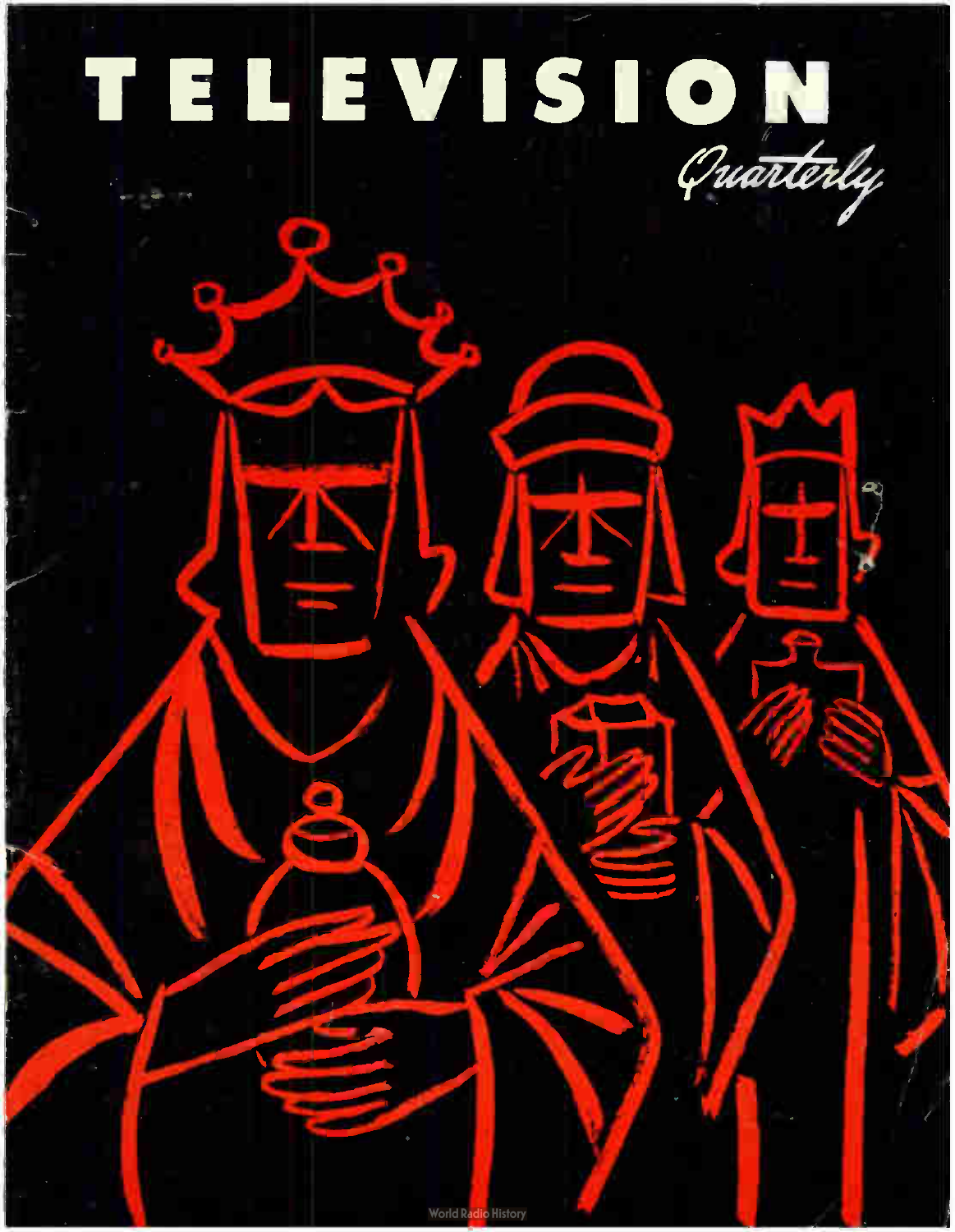

W<sup>i</sup>nter, <sup>1958</sup>

Gu<del>arter</del>ly

#### CONTENTS

| A bagful of special season events                                                  |         |  |
|------------------------------------------------------------------------------------|---------|--|
| THE TENDER TOUCH OF CAPTAIN KANGAROO<br>The Captain believes children need fantasy | Page 6  |  |
| TV TEACHING GETS A TRYOUT  Page 12<br>Forty million Americans Instructed by TV     |         |  |
| What's behind the Seal of Good Practice                                            | Page 13 |  |
| He understood the power of broadcasting                                            | Page 15 |  |
| SO WHO NEEDS TV? - ME.<br>New vistas for the mature mind                           | Page 16 |  |
| TV's impact on East and West                                                       | Page 18 |  |
| A significant new force in broadcasting                                            | Page 19 |  |
| NOTHING BRINGS IT HOME LIKE TELEVISION<br>More homes have TV than bathtubs         | Page 23 |  |

Cover by Howard Chapman



A quarterly publication of the National Association of Broadcasters, 1771 N St., N.W., Washington 6, D. C. Prices: 10¢ per copy for 100 copies or less, 8¢ per copy<br>for copies in excess of 100, plus postage. Accepted as Controlled Circulation at Post Office, Washington 13. D. C.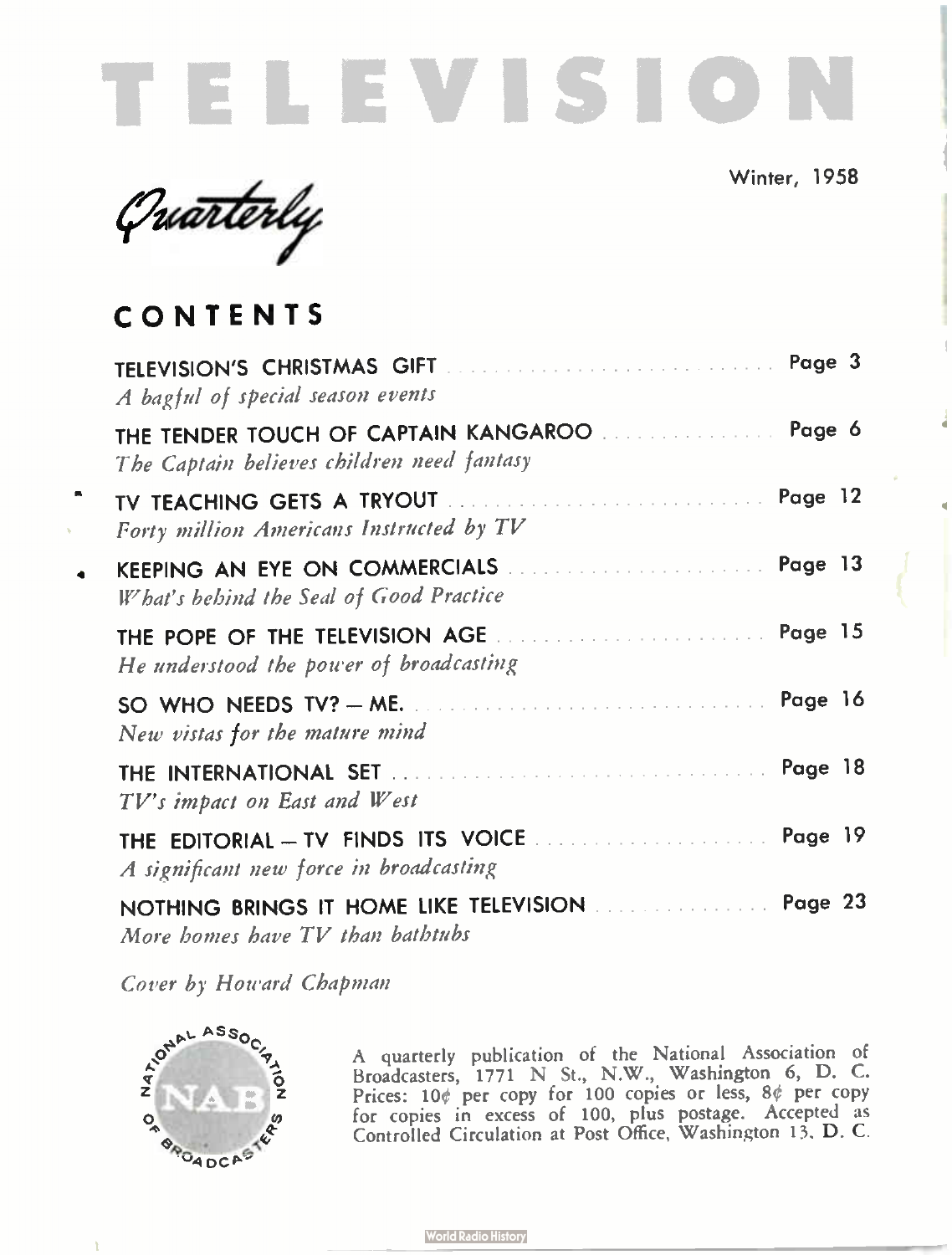

**C** HRISTMAS is a time of wonder —of fantasy, of dancing dolls, of sugar plum fairies, of angel choirs, of candlelit cathedrals. It is a time of family gatherings, a time to stay home around the fireplace and roast chestnuts. And increasingly, it has become a time when television brings a world of wonder into your home.

p.

A wealth of art, literature and music has grown out of the Christmas theme. Some of the finest literature like Dickens' Christmas Carol, ballet like the " Nutcracker Suite," or music like Handel's " Messiah" have been inspired by Christmas. Television has lent a new enchantment to these works, bringing them live and sometimes in color to millions of people who might never have experienced them first-hand before. It is no longer necessary to have access to Broadway theater or a metropolitan concert hall. Television has made Christmas drama, a special opera or ballet, or a service in one of the great churches a part of everybody's Christmas. Television has become as much a Christmas tradition as sleighbells or holly.

Just as Lionel Barrymore playing Scrooge or Madame Schumann-Heink singing carols were once cherished traditions on radio, so television has begun to develop its Christmas traditions. " Amahl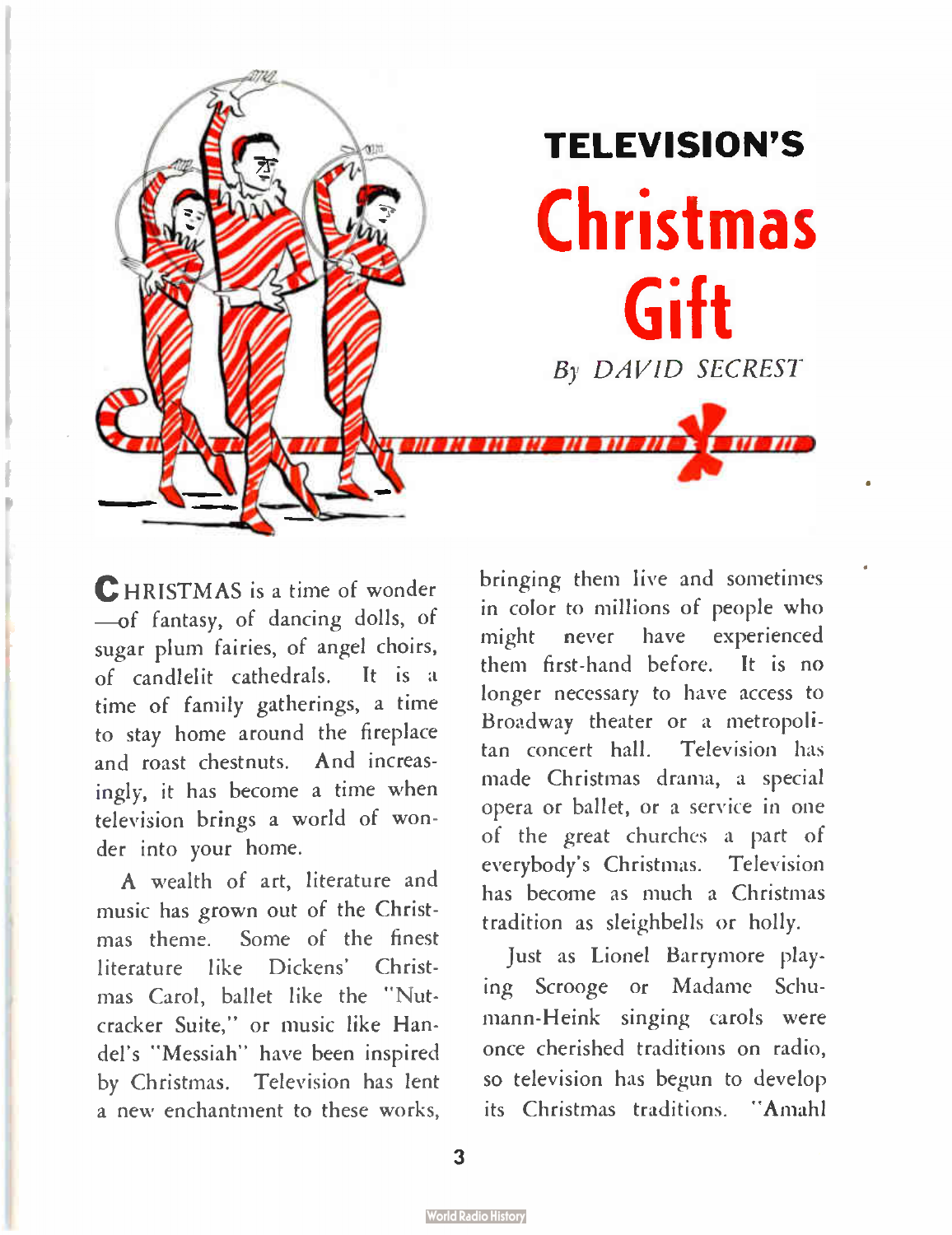and the Night Visitors," that haunting modern opera of Gian Carlo Menotti, is being repeated on NBC this year and is well on the way to becoming a classic Christmas event. And on CBS, Tchaikovsky's enchanting "Nutcracker Suite" is being performed again by the New York City Ballet, an hour and a half production of Playhouse 90. In this work the nutcracker come to life leads the child through a land of dancing flowers and animated peppermint sticks that is always as exciting to

adults as to the children who are skipping along with the nutcracker in their imaginations.

The Christmas season on the ABC network was kicked off for the fifth year with the televising of the "J. L. Hudson Thanksgiving Day Parade" from Detroit, where marching bands, costumed storybook characters, clowns and a score of floats ushered in the Santa Claus side of Christmas. A few years ago only the children of Detroit could watch this parade.

In addition to the traditional



The three wise men of `Amahl and the Night Visitors' come bearing a gift of traditional Christmas music.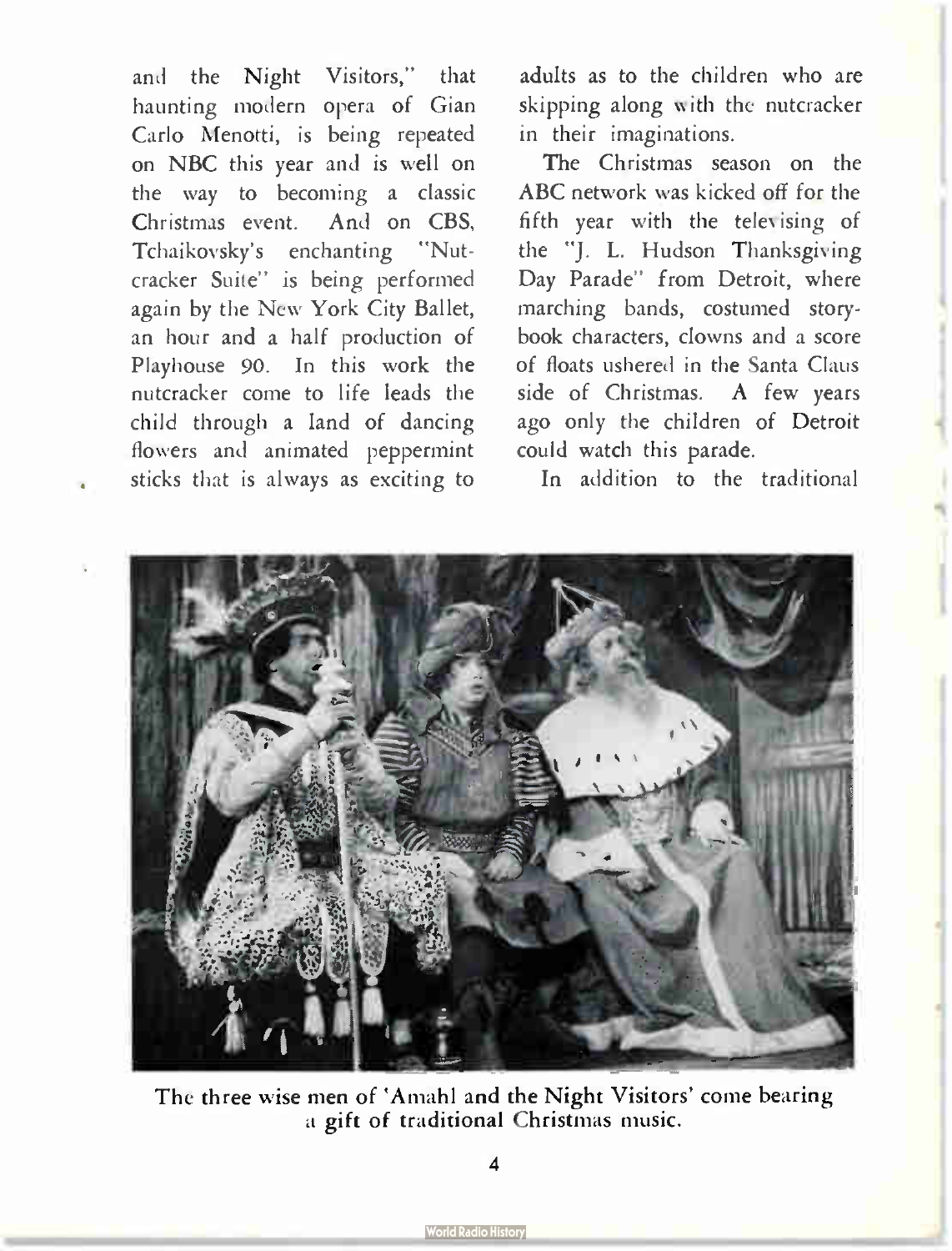

The Santa Claus parade in Detroit is a TV treat for the youngsters.

Christmas shows, each network and many local stations stage special Yuletide productions, some of which are on the way to becoming traditions. On schedule for NBC's Hallmark Hall of Fame is " The Christmas Tree," a charming pastiche of the spirit of Christmas written by Helen Deutsch, blending Yule stories, medieval Christmas carols and ice fantasies. Shirley Temple's Storybook presents "Mother Goose" as a special Yuletide feature for the children.

For serious drama, Helen Hayes is scheduled for a U.S. Steel Hour production on CBS entitled "One Red Rose for Christmas," the story of a Mother Superior in a convent who helps a child who is respon-

sible for the death of a woman the nun's sister. O'Henry's heartwarming "Gift of the Magi" comes to life in a musical version with Sally Ann Howes and Gordon MacRae.

And on Christmas Eve, the night when a star shone over Bethlehem, millions can watch the solenan commemoration of that event in a midnight mass televised from St. Patrick's Cathedral in New York or in a midnight service televised from the National Cathedral in Washington.

A whole vista of art, music, drama, dance and ceremony have become a part of Everyman's Christmas through the wonderful world of television.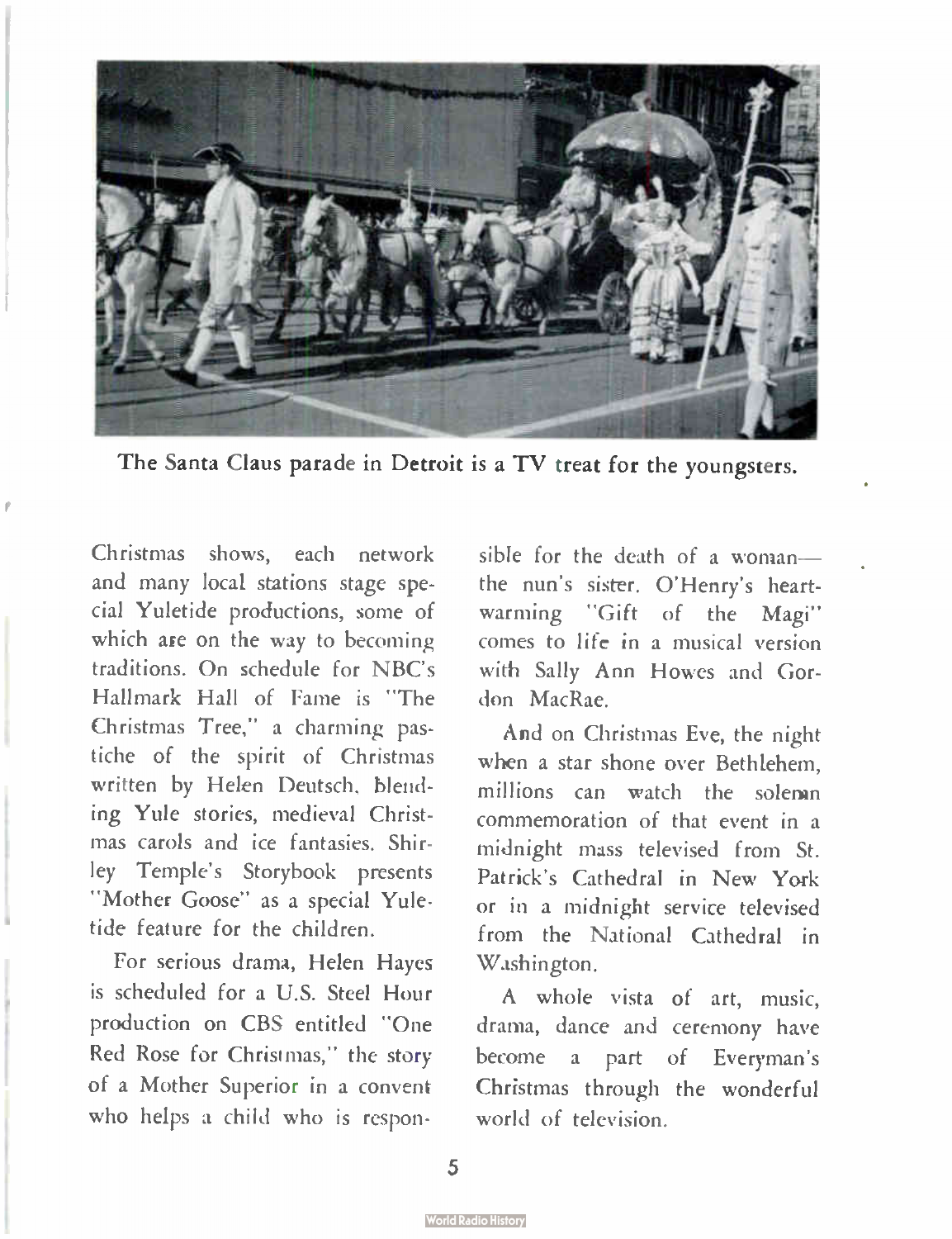# The Tender Touch of

ACCORDING to Henry Wadsworth Longfellow, the "pause in the day's occupations that is known as the children's hour" comes at dusk, or in his famous lines, "between the dark and the daylight, when the night is beginning to lower."

But for millions of American children the favorite pause in the day's occupations comes between 8 and 8:45 a.m.—the hour when Captain Kangaroo is on in most of the . country. The Captain, a funny old Dutch uncle to the kids, is also their teacher and moral guardian though the kids scarcely know it. As a Peabody Award last spring put it, the Captain "instructs children in safety, in ethics, in health, without interrupting the serious



business of entertaining them at the same time."

Nat Hentoff, in a recent article in Reporter magazine entitled, "The Magic Mornings of Captain Kangaroo," told of the impact the program has made:

"The program has already affected the mores of many households," he wrote. "Large numbers of American children are beginning to respond 'please' or 'thank you' when a parent, emulating the Captain, asks them what 'the magic word' is when they want or get something. There is also evidence that when the Captain ends each program by reminding his smaller viewers that 'this is another begood-to- mother day,' some do remember. One literal-minded boy of four bedeviled his mother mercilessly one day after watching the program and when asked why he had been so bad answered: 'The Captain didn't say be good to mother today.' 'Please,' the mother wrote in, 'don't forget again.' "

q

6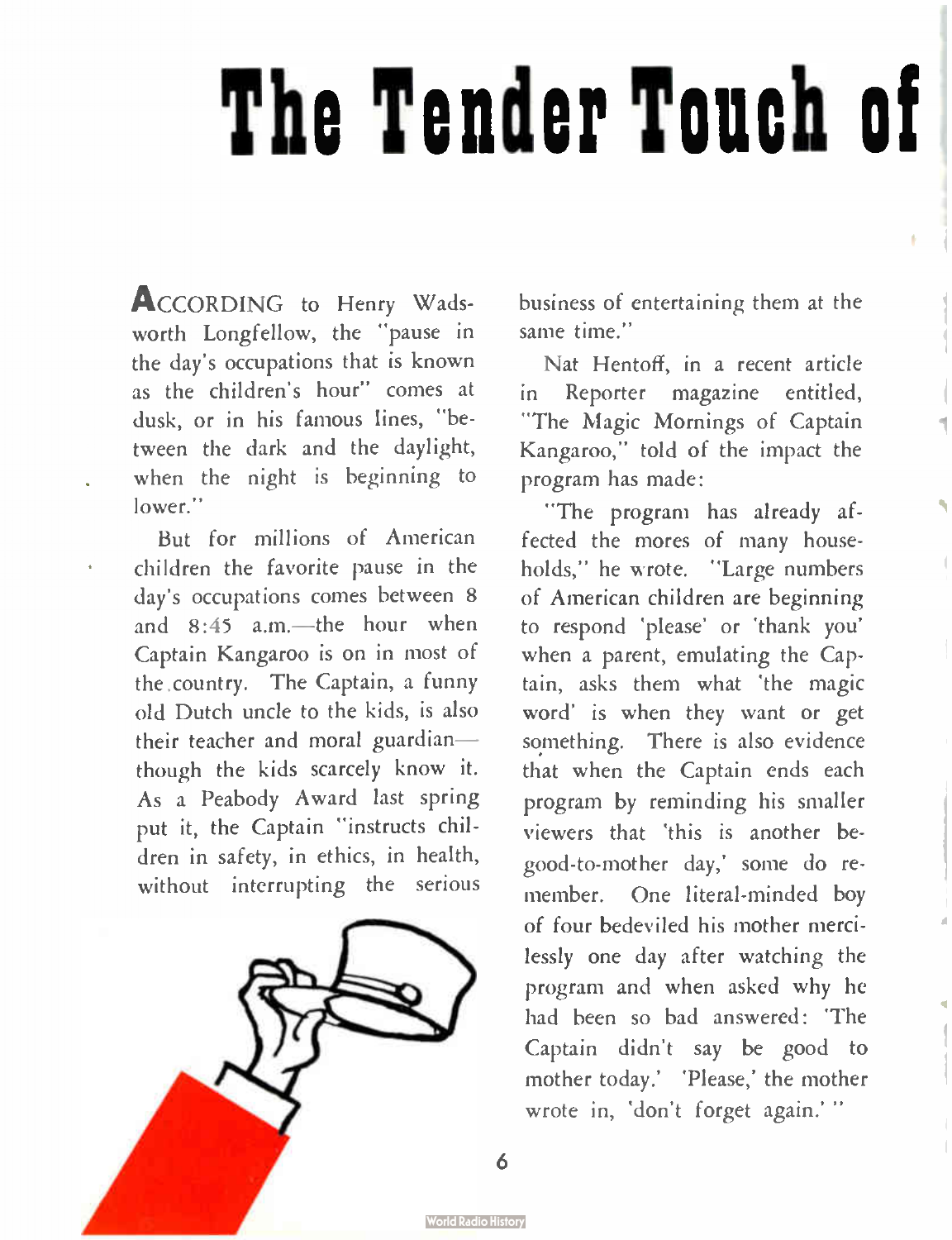# CAPTAIN KANGAROO

The Reporter article continued:

"Apart from improving the manners of its viewers, the program stimulates the child's imagination in many ways, helping prepare him for school or complementing the adjustment of those already in school. The 'teaching' on the program is done as entertainment, and the child learns by becoming voluntarily and often intensely involved in what the Captain and his friends are doing. There are, for example, the animals. Some 160 different kinds of animals have already been shown on the program. They are the province of Mr. Green Jeans ( Lumpy Brannum, a musician with Fred Waring for many years). Mr. Green Jeans handles the animals, tells where they come from and what they eat, and otherwise introduces the children to one branch of natural history. Neither the Captain nor Mr. Green Jeans, by the way, uses cards or Tele-PrompTers on the show. All dialogue is ad-libbed from a preliminary outline.

"Another valuable associate is Gus Allegretti, who inhabits—by fingers and voice—all the regular puppet characters on the program and others who appear in musical productions and stories. Among the puppets are the comic Mr. Moose, the poetry-making Grandfather Clock, and the bespectacled Bunny Rabbit, a wildly inventive creature who is occasionally irreverent but never malicious, and who becomes in time uncannily believable even though he never has any dialogue.

"Every morning there's playtime, during which the Captain shows viewers how to make simple but absorbing things like hats and masks and seemingly endless projects from construction paper. His program does include cartoons, among them "Tom Terrific," made especially for the series by Terrytoons. There is a strong element of parody in Tom's adventures that has led many adults to follow his career, but the child enjoys Tom and his friends and enemies whether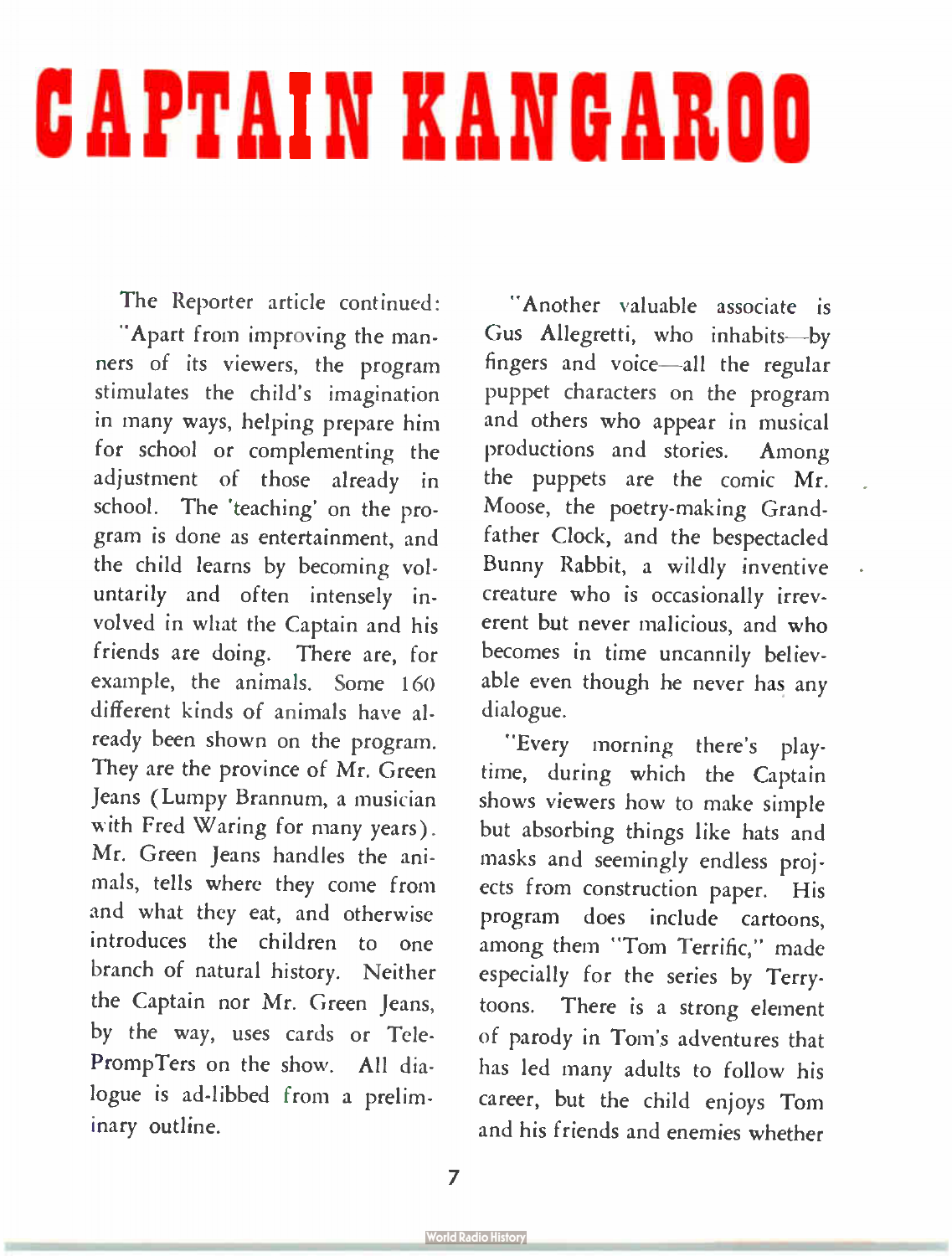he catches the satire or not. Tom is a small boy of astonishing magic powers, vast ingenuousness, and an ego that often gets him into trouble. His companion, Mighty Manfred the Wonder Dog, makes Bert Lahr's Cowardly Lion look and act like a beast of unusual courage. . . .

"On occasion the program also has guests, and they are not selected solely on the basis of what children are usually expected to like: in addition to the Lone Ranger and

Lassie there have been Admiral George Dufeck, explaining through films Operation Deepfreeze in Antarctica, and swing harpist Bobby Maxwell, showing how a harp works and giving some of its history.

" 'The child,' according to the Captain, 'is interested in the world around him, and through TV we can show him so much of the world earlier than he used to be able to know it in school. We believe we

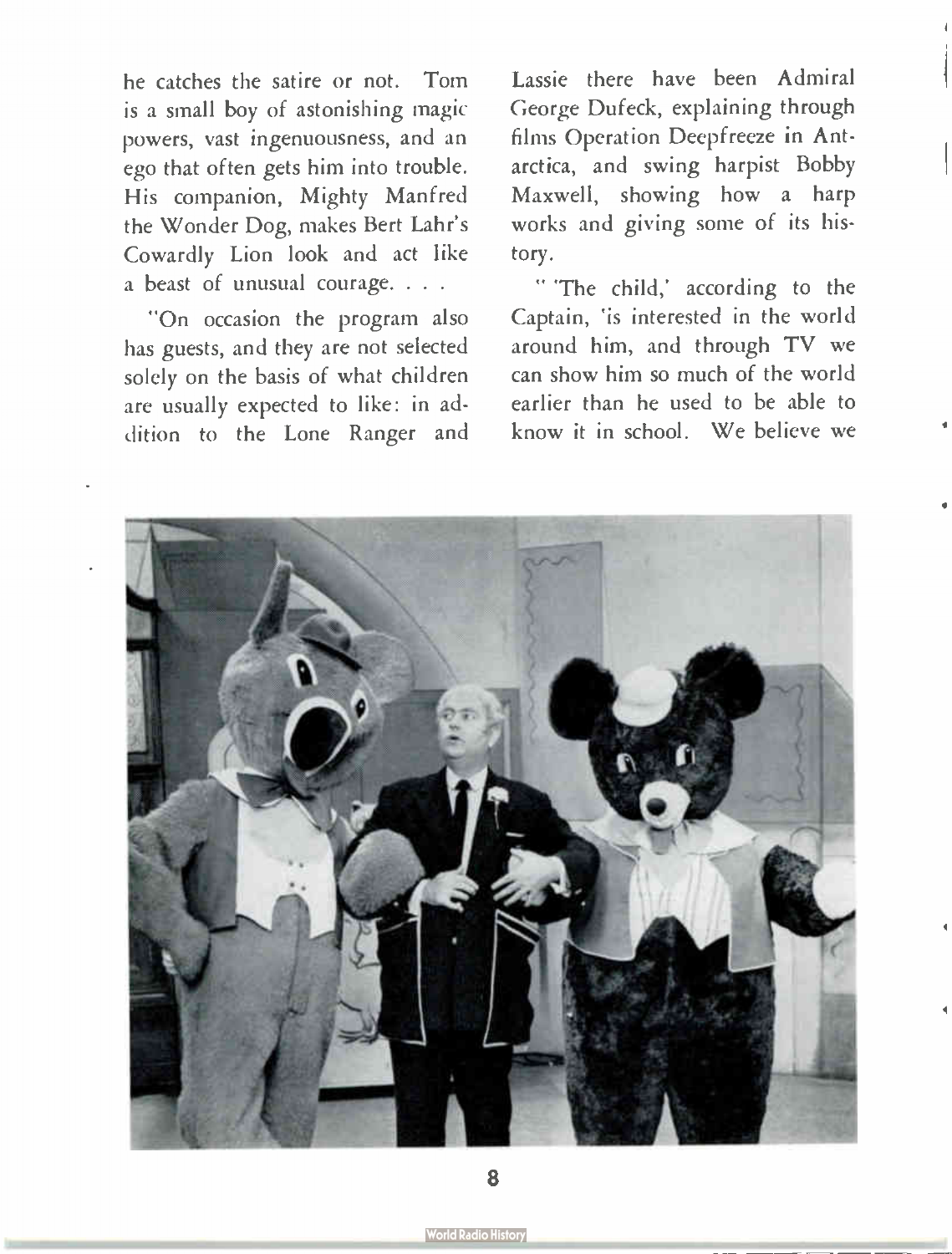can handle almost any subject or guest so long as we can make it interesting to the children.'

"The Captain's getup features a white mustache, a bushy wig, and a captain's cap. He is 'Captain' of the treasure house, where everything happens, and 'Kangaroo' derives from his big-pocketed coat. Off screen, he is Bob Keeshan, thirtyone, round, amiable, and with the same extraordinarily gentle voice and manner of the Captain. He has been an NBC page boy, a Marine, and, for five years, Clarabelle on 'The Howdy Doody Show.' He later originated and starred in two New York children's shows, and then became the Captain.

"Keeshan, who has three children of his own, does not have a child psychologist or other professional experts on children on his staff. 'I doubt if we could work with them,' he says. 'For one thing, there seems to be so much disagreement among the experts themselves, and for another, we prefer to rely on our own instincts. The others on the production staff also have children and we go by experience and what we feel will be right.'

" If we can't maintain that warm relationship between Captain Kangaroo and the child,' says Keeshan, 'we can have the biggest budgets and the best-known "name" guests



and it won't mean a thing. We'll have no show.'

"No children are allowed as guests in the studio, nor are children seen on the program. 'We had a little girl as a character on the show,' Keeshan recalls, 'but the children felt she was coming between them and the Captain. We don't have them in the audience because if they were there, we couldn't help playing to them, and there are millions of kids at home to whom we should be playing.'

Keeshan avoids any violence on his show. He feels it is difficult for a young mind to distinguish between reality and even such fantasy as cartoons.

"'I do think, however,' Keeshan continued, 'that these cartoons can do harm only when the child is vulnerable to this kind of exposure.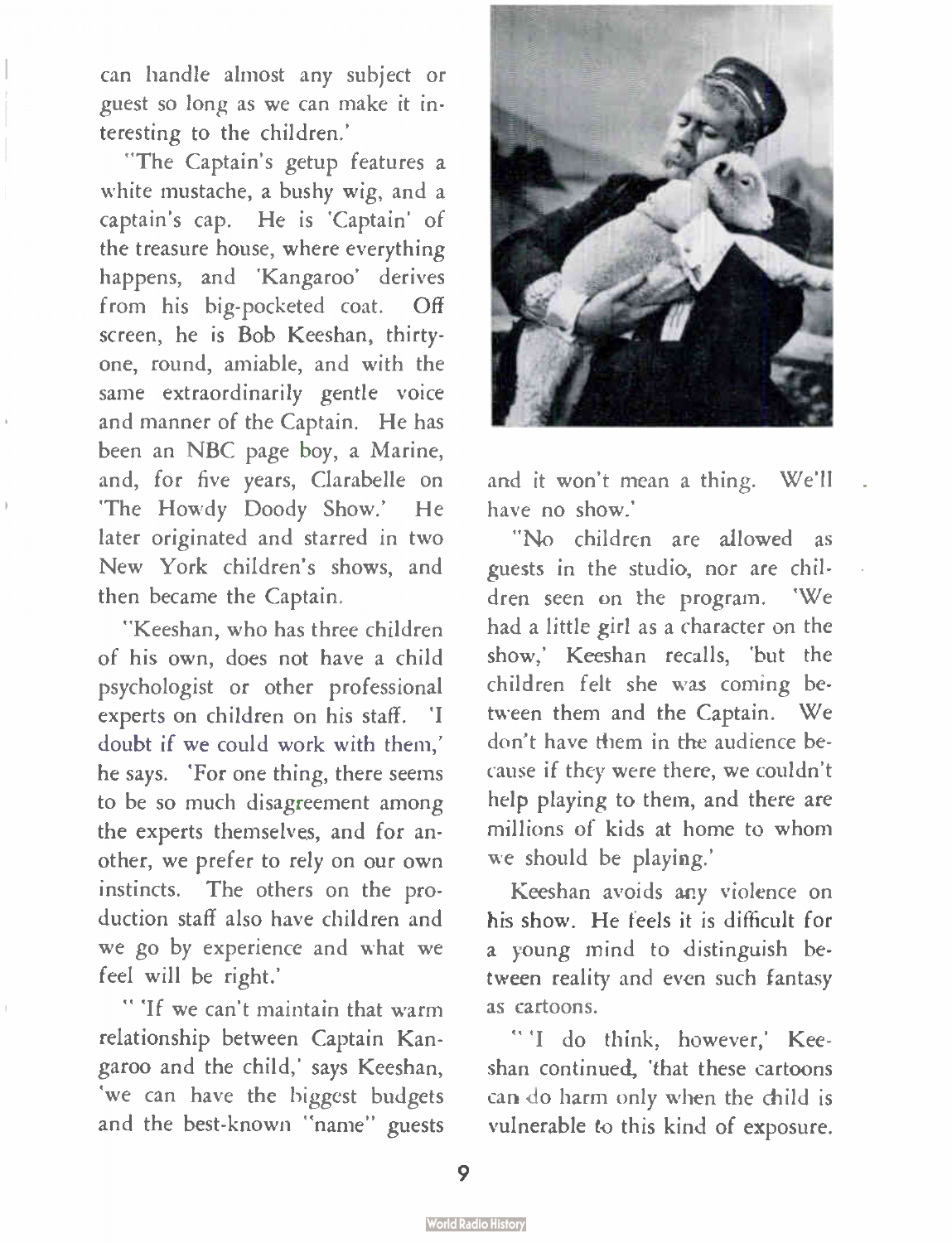The cartoons don't initiate the problem. If the child is emotionally healthy, the cartoons won't do him any good but they won't do him any harm either. Conversely, we get letters about the "wonders" we've done for some children. I don't think we can do " wonders" for children unless they're ready to receive what we have to give. We can't substitute for parents. A child can only learn when he's ready to learn.'

"Keeshan also believes that fantasy will not harm a healthy child; indeed, he thinks it is necessary. 'The program is very down to earth,' he adds, 'but we still have a world of make-believe. Some parents have become so darn literal-minded on this subject from reading too many books on child psychology. They're afraid their children won't be maintaining contact with reality, but fantasy is also an important part of life. A good daydream once in a while can be a healthy thing for a child. On the program, we do fairy tales and make up some of our own. We have magic, and we take advantage of the electronic devices available to us. Characters sometimes fly around.'

"Keeshan reads a book or so a week on the program, and does not feel that TV has limited children's

reading. 'From what I can find out, the children's book business has never been healthier. In fact, TV, by broadening the child's interests, can stimulate him to read more. But there are children who do not like to read, and those among them who watch television would have been doing something else years ago.' . . ."

 $\mathbf{I}$ 

"Beginning three years ago with forty-five stations, the program is now carried by 116 of CBS's two hundred affiliates. It is seen throughout the country, with the West Coast releasing tapes of it a week after the original telecast. Its audience is estimated at five to six million in September and rises to eight or nine million in April, the apex of the TV season. The series is aimed at children of six to eight, but surveys indicate that the age range attracted is three to nine. A third of the audience consists of adults, mostly mother."

Meanwhile, the volume of fan mail received by "Captain Kangaroo" testifies to the steady popularity of the program and proves to Keeshan and others concerned that the Captain's ideas about what constitutes wholesome entertainment for the kids is sound. Support from mothers, clergymen, psychiatrists and teachers assures that " be good to mother" days will continue.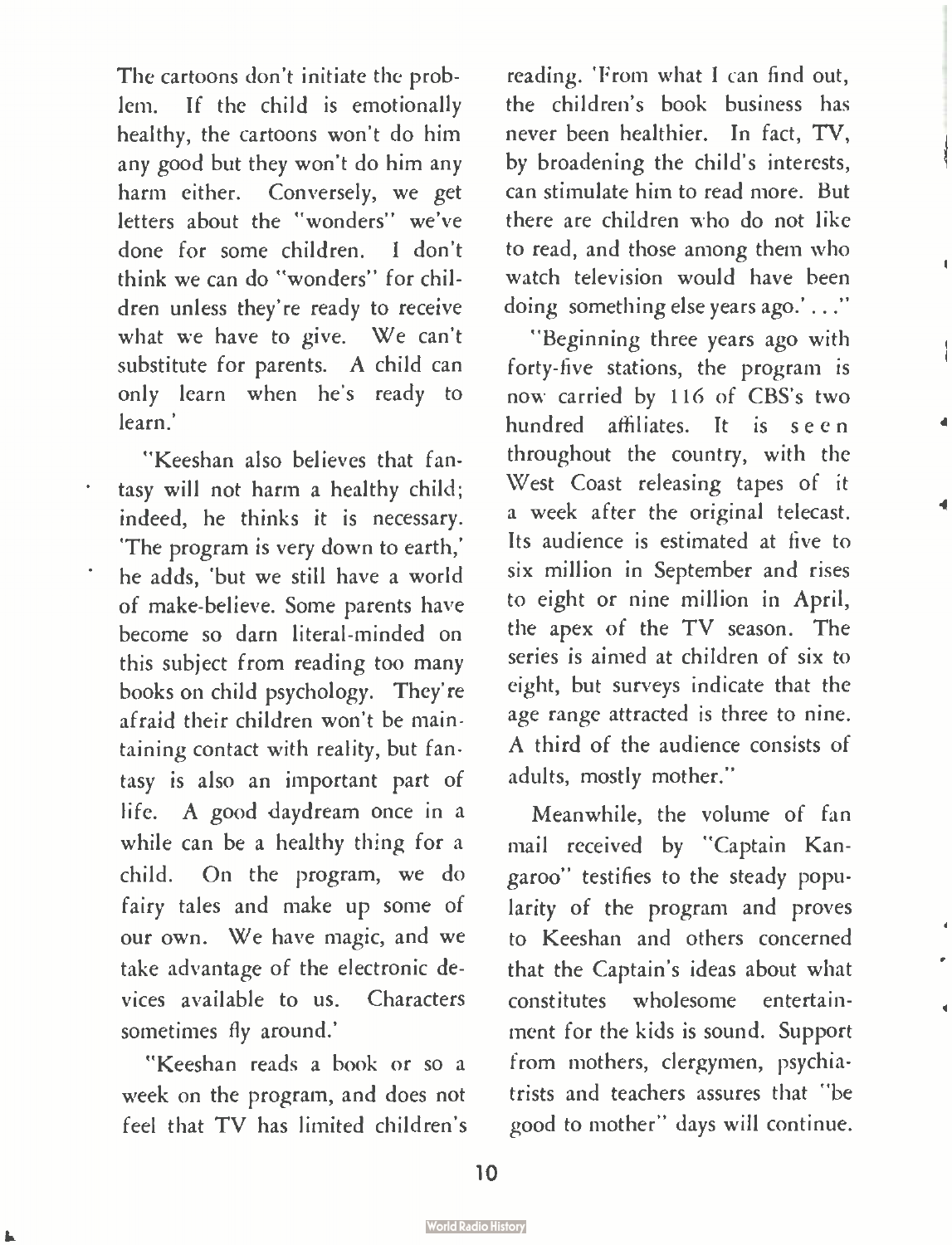

C»pyright, 1937, The Hall Syndicate Inc. Reprinted with permislion.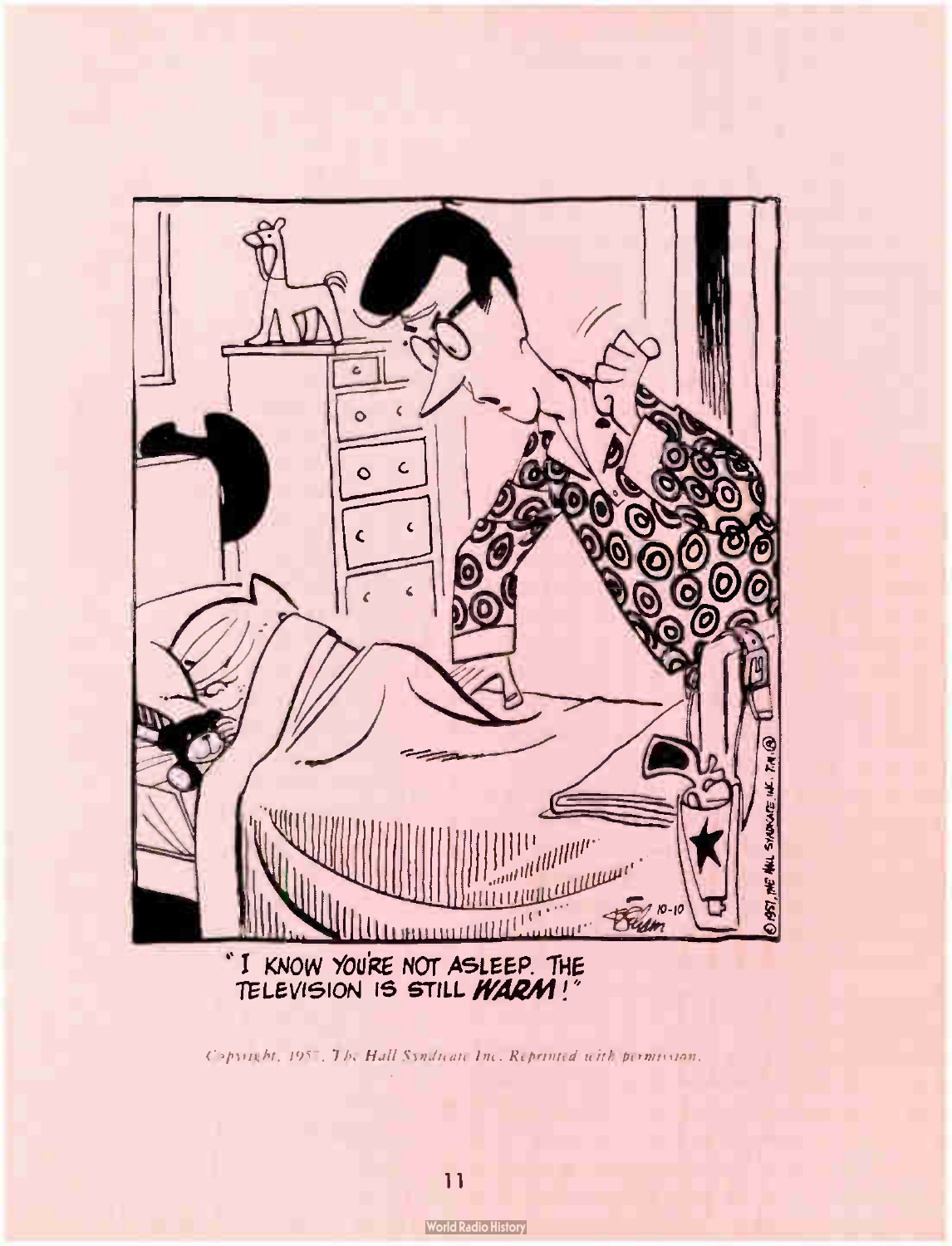TV TEACHING GEIS A IRTUUT I

TELEVISION this year is getting its biggest test as a medium for education.

All across the country you find people sitting in front of TV screens watching lessons . . .

Estimates are that 40 million Americans in 200 or more communities are being offered some kind of instruction by TV.

It's all part of the ferment that is now going on in the schools of this nation. Faced by mushrooming enrollments, crowded classrooms, shortages of teachers and complaints about the product of American public schools, the nation is searching for new ways to spread learning.

The biggest boom yet in the use of TV for education began this fall.

New York City started telecasting 28 hours of lessons every week under a program sponsored by the

New York state education department. This was no closed-circuit telecast to classrooms only. It was a public telecast over a commercial TV station that any person with a receiving set could tune in. As many as 2 million youngsters were expected to "attend" the classes.

In Washington, D. C., a television station took time out from its regular commercial broadcasts to carry a daily class in science that can be watched by adults as well as by school children . . .

Throughout the country, 450 schools are now preparing educational television programs under grants totaling nearly 1 million dollars from the Ford Foundation.

On October 6, a TV course in atomic-age physics opened on a coast-to-coast network of 75 stationg affiliated with the National Broadcasting Company. Some 300 colleges and universities agreed to grant credit to students who take the course. The telecasts are open to any person who is willing to get up in time. They go on the air from 6:30 to 7 a.m.

Educators everywhere are watching these experiments to find out how much television can contribute to the nation's education . . .

Reprinted from 'U.S. News & World Report, an independent weekly news magazine<br>published at Washington. Copyright 1958<br>United States News Publishing Corporation.<br>Issue of Oct. 3, 1958.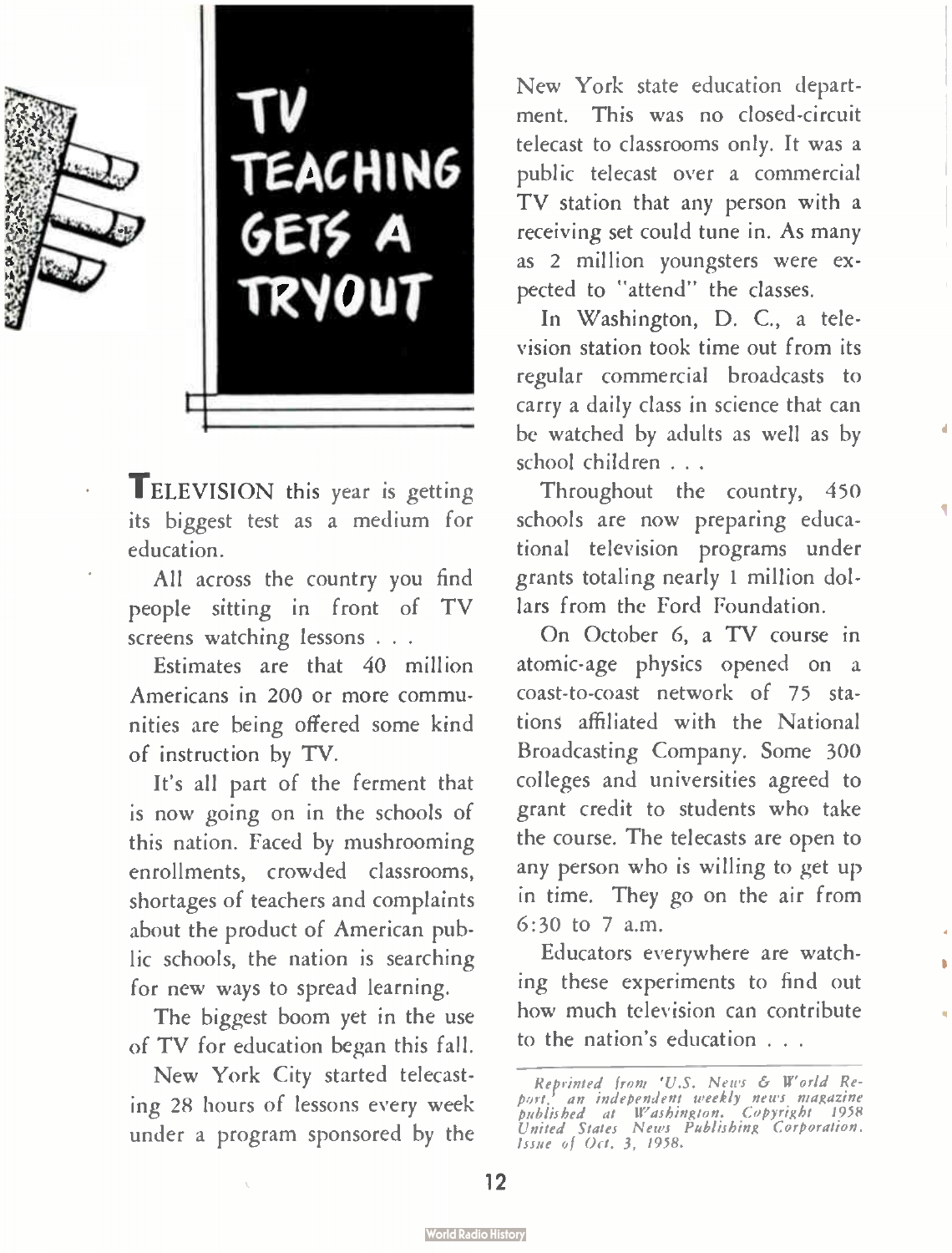

HAVE you ever asked yourself, "Why don't they do something about the commercials?"

Well, this party has, and while Utopia remains far distant, it may be happily reported that somebody IS doing something about them.

For three years the Television Code Review Board of the National Association of Broadcasters (that's the one whose "Seal of Good Practice" you always see displayed by the better Channels) has been monitoring the commercials of 300 TV stations.

The idea was, and is, to see if the stations are conforming to the good practice code.

t rom the Bridgeport, Conn. Herald.<br>Reprinted with permission.

Here are some of the findings:

1—Approximately 75 percent of the code violations were found on 15 percent of the stations. That means that the great majority of stations does not violate the code.

2— Only one out of 20 monitored programs carried more advertising than is recommended by the code.

3—"Pitch" programs are rapidly disappearing.

4—Most TV movies use less than half of the total commercial time allowable under the code.

In doing the monitoring, the NAB put special emphasis on finding out how much commercial time broadcasters were utilizing in fea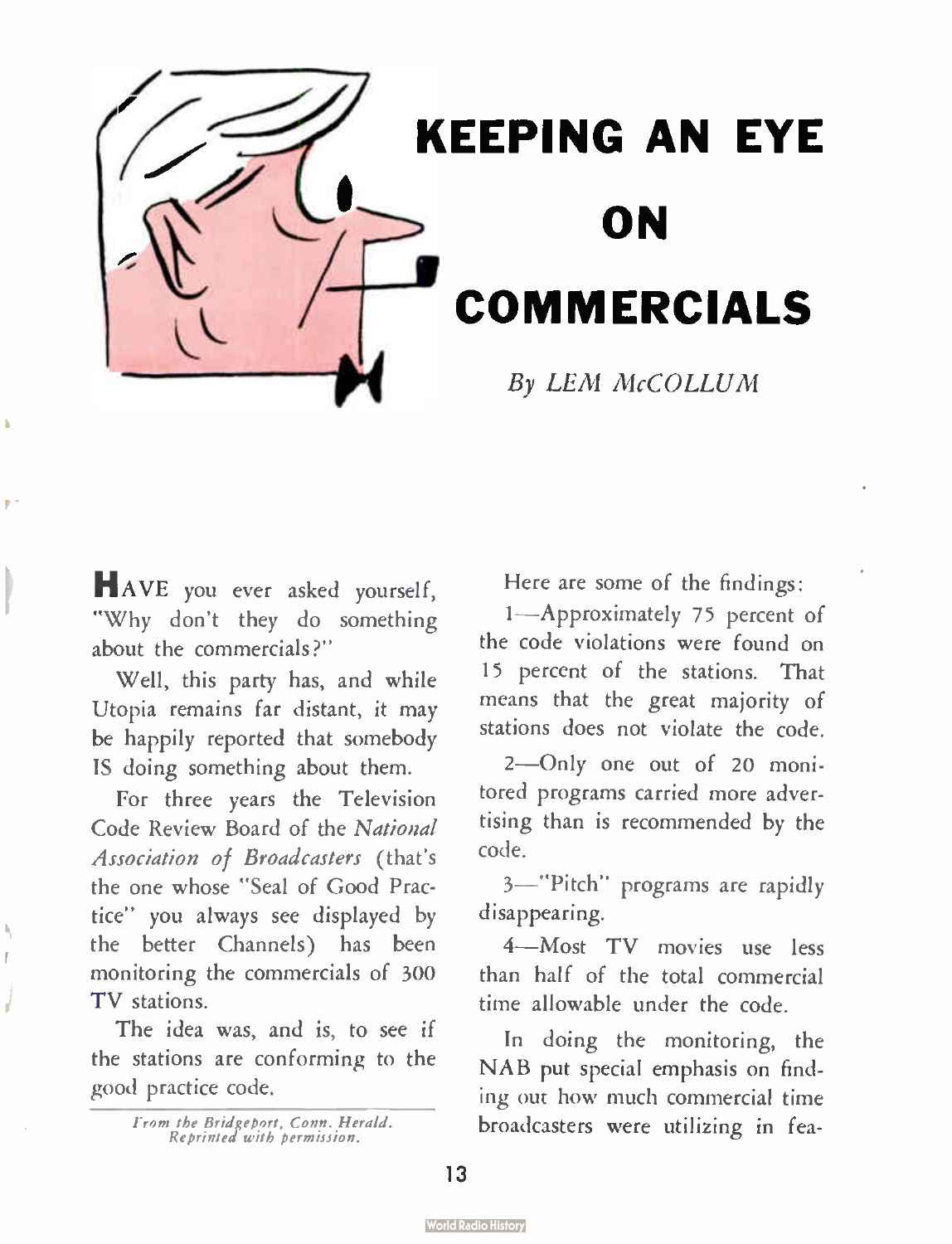ture movies, how long the commercial breaks were and how frequent the breaks were.

Most of the stations, it was found, voluntarily limit total commercial time to far less than the code allows.

The code permits 18 minutes of commercials during the course of a 90-minute movie.

However, according to the survey, the stations are using only about 11 minutes, on the average, of commercial time in running a full-length film.

This may be hard to believe, but you might clock a couple of movies for yourself to see if your favorite channel is violating the code.

The NAB also reports on the length of commercials.

More than half of the commercials are less than 90 seconds long. Another 44 percent is between 90 seconds and 21/<sub>2</sub> minutes long. Only one commercial in 20 was found to exceed the  $2\frac{1}{2}$ -minute figure.

On the wrong side of the ledger is the fact that the average 90 minute movie is interrupted from five to eight times. The NAB concludes that the probable source of viewer irritation is not the total advertising, or length of interruption, but the number of breaks in the film. These average about one every 15 minutes.

The NAB admits this is not an ideal situation but feels that since good films cost a lot of money, nearly all of the stations have to sell individual spot commercials to pay the freight. It's up to the individual stations, the NAB feels, to work out their own solutions to this problem.

One of the campaigns waged successfully by the NAB is the elimination of "piggy-back" commercials. This is the technique of combining two unrelated commercials, usually in a 40-20 second split. This practice, says the NAB, is disappearing rapidly.

The monitoring reveals also that "pitch" or program-length commercials, ruled unacceptable, are now almost non-existent and misleading commercials, such as the old "baitswitch" types, are vanishing, too.

In the case of the latter, it was found that the all-out NAB campaign launched last year in conjunction with Better Business Bureaus, has greatly reduced this type of airwave pollution.

The expectation is that within another year or two, all such advertising will be driven off television by a continuation of the NAB campaign and an increased awareness on the part of viewers that you don't get anything for nothing.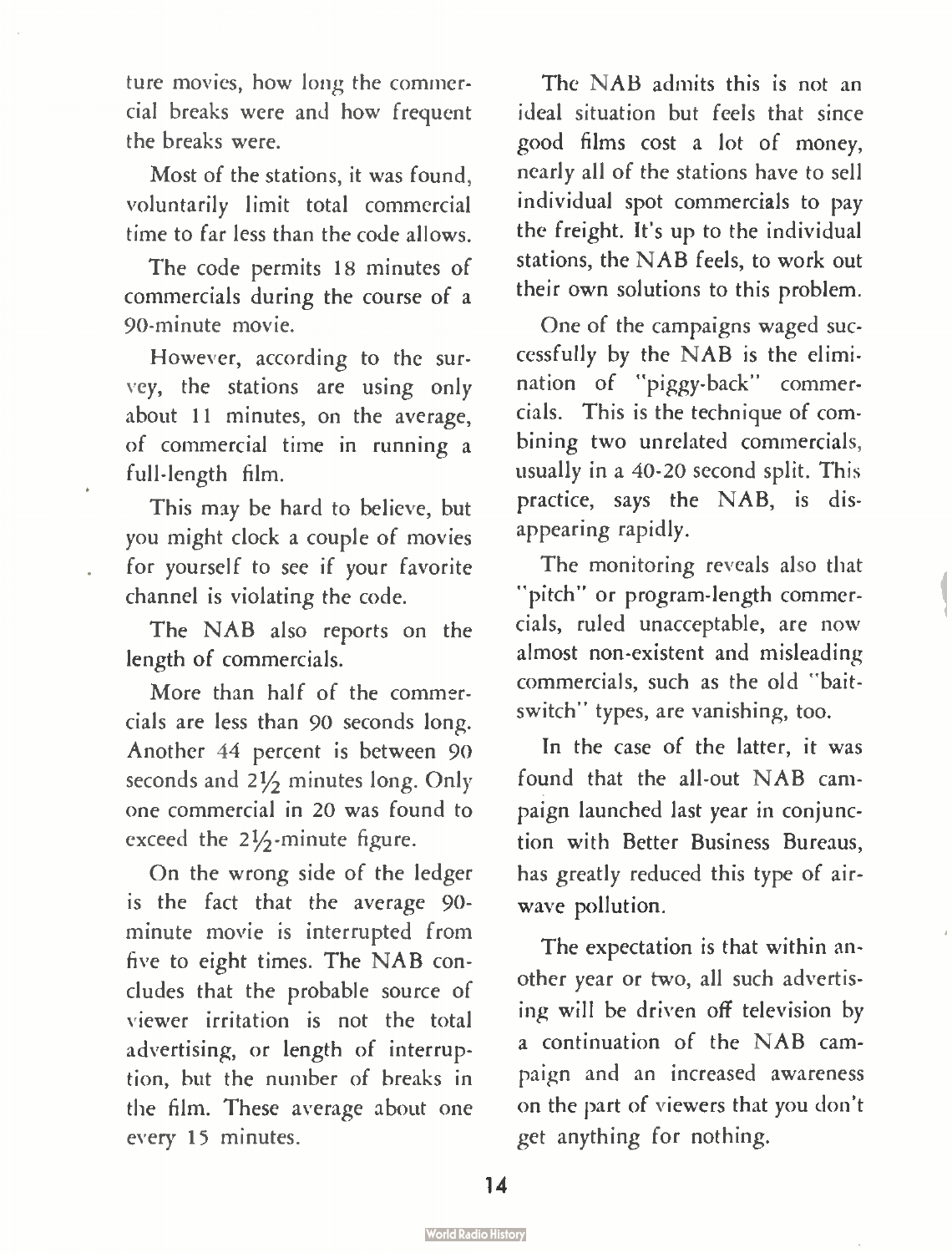## THE POPE OF THE **TELEVISION** AGE



THE DEATH OF Pope Pius XII, who was the first pontiff to realize the power of broadcasting and to utilize radio and television, was brought home to devoted millions around the world by the media he did so much to recognize in his lifetime.

Television coverage of the ancient, somber funeral rites lasted for two hours, up until the moment when the body was laid to rest in the crypt beneath St. Peter's. An estimated 20 million persons throughout Europe watched the ceremonies, and a few hours later American networks carried highlights of the rites to millions more in this country.

The Vatican was swamped with messages of praise from around the world for the freedom and dignity with which the historic events were covered.

The Pope himself had once described TV as "an important milestone in the history of humanity" and frequently urged that care always be taken to see that this powerful medium was used for the good of mankind. In a 1957 encyclical he said it is "excellent" that this "privilege of our century" be utilized, warning at the same time that listeners must make wise choice of programs and make their views known where they will be effective.

For the first time in history, the millions of common people to whom the Pope had shown his great dedication were able to "attend" the ceremonies along with the privileged handful who gained admittance to the cathedral.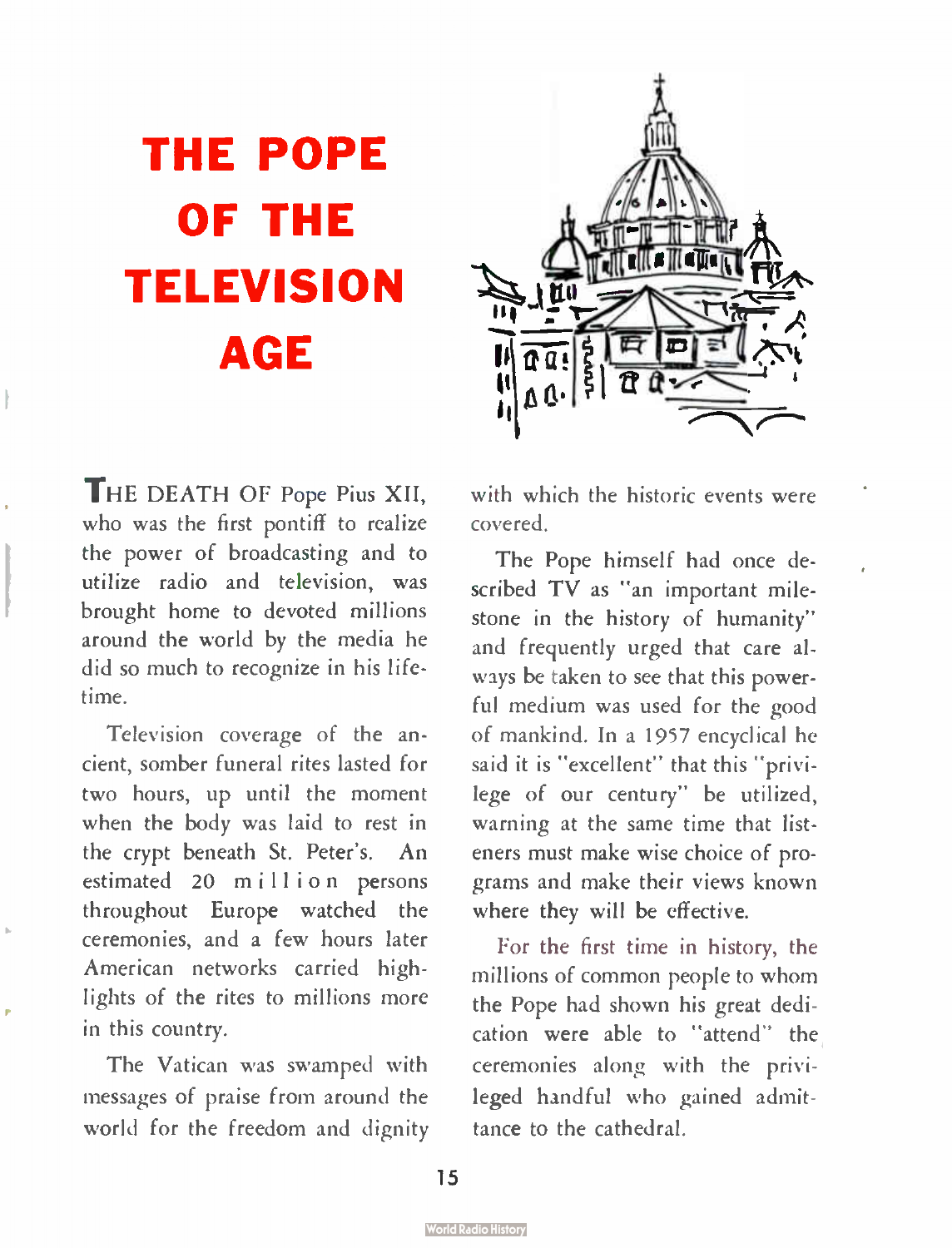

**MUCH** has been written against TV, and it would seem time for rebuttal in its favor . . . because there are some of us who really do admit to enjoying television programs.

The articles against TV seem to be flavored with a certain smugness that would give the impression that the writers are above such things and believe that those of us who enjoy TV are on the road to mental vacuity. The articles give the impression that their writers feared what TV would do to their mental activity, as though they might be inadequate to cope with its temptations.

Maturity is a state of being which should bring us a sense of moderation and discipline. Tele-

From the Christian Science Monitor. Reprinted with permission.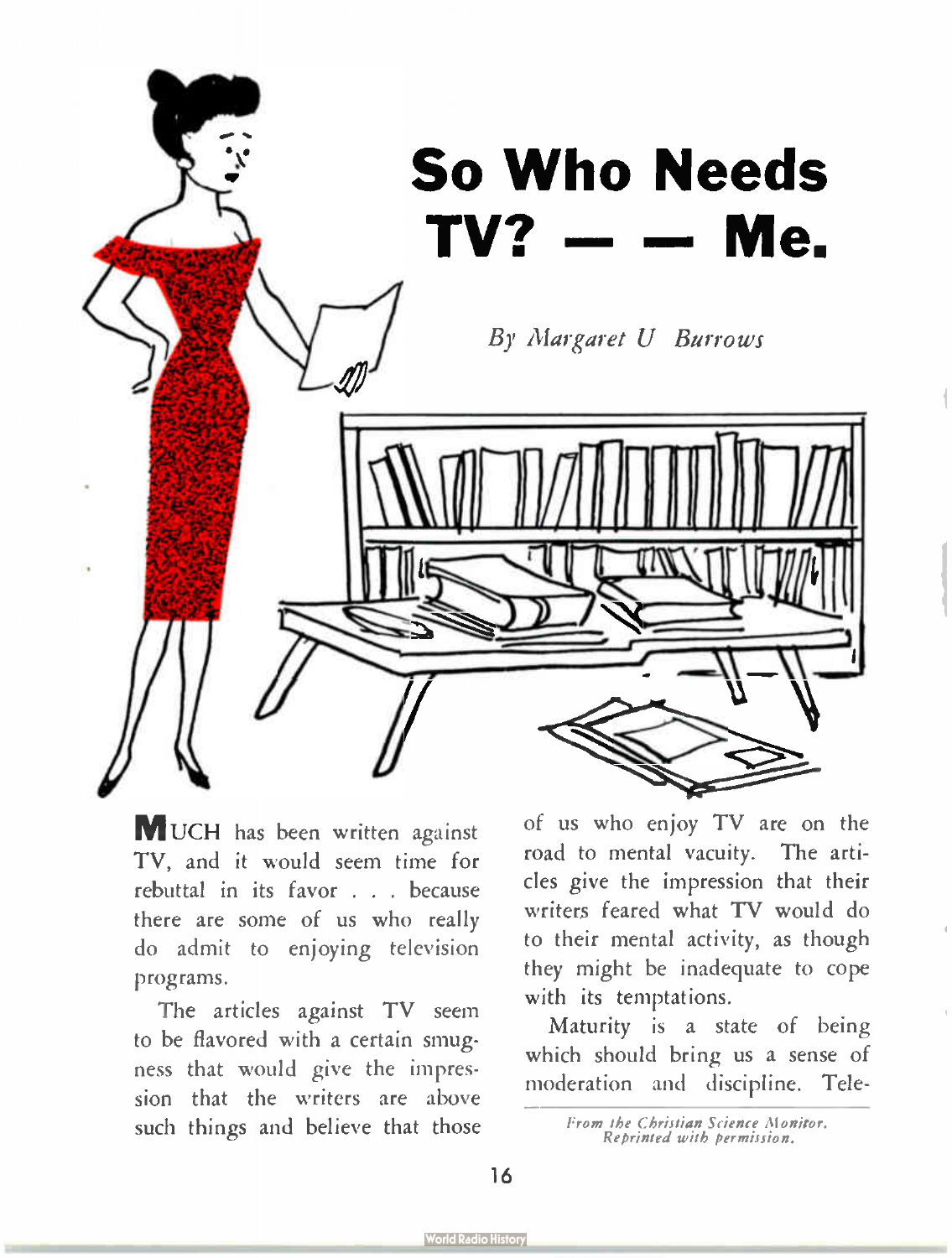vision, along with all modern conveniences for more pleasant living, should be met with maturity and moderation. It surely isn't some monster to be feared as a time usurper over which we have no mastery. There are those of us who have found it easy to be selective in our choice of programs and still find time to read good books, take care of our homes, and engage in creative hobbies.

To say that one would not own a television set because he feared it would usurp his time is the same as to say one would not own a modern car because he is afraid he would drive it at 100 miles per hour at all times.

There are some of us who saw Mary Martin on the stage in " Peter Pan" who adored her—and her sponsor — for giving her superb performance on TV to the many children and adults who for many legitimate reasons were unable to attend.

There are treasures which our nonviewing friends never have had the pleasure of seeing because they have been presented only over television: Marian Anderson's magnificent tour of Asia; Edward R. Murrow's wonderful foreign reports; Danny Kaye's tour among the world's children; innumerable travel adventures; and so many unforgettable performances that intelligent people have worked hard to present to the television audience—and for free. There are many foreign viewers who might envy the wide range of subjects from which we may choose which foreign telecasting companies are not able to offer.

Television is a boon for the person who feels alone, or whose home is without a sharing companion. It makes eating alone more enjoyable. Television is a diversion from constant reading.

There are some of us who enjoy all of the pleasant activities that nonviewers enjoy. My home has good books, good music, good friends, good conversation—and good television. Each has its place; each has its enjoyment when used with a mature and intelligent sense of living. There is no need to feel that it takes courage to resist buying a television set, as though by giving in, a person would become addicted to an evil habit.

The question is asked: "So who needs TV?" My answer is: I do because I believe in this modern age and am grateful to be able to participate in all of its exciting marvels—and surely television is one of them.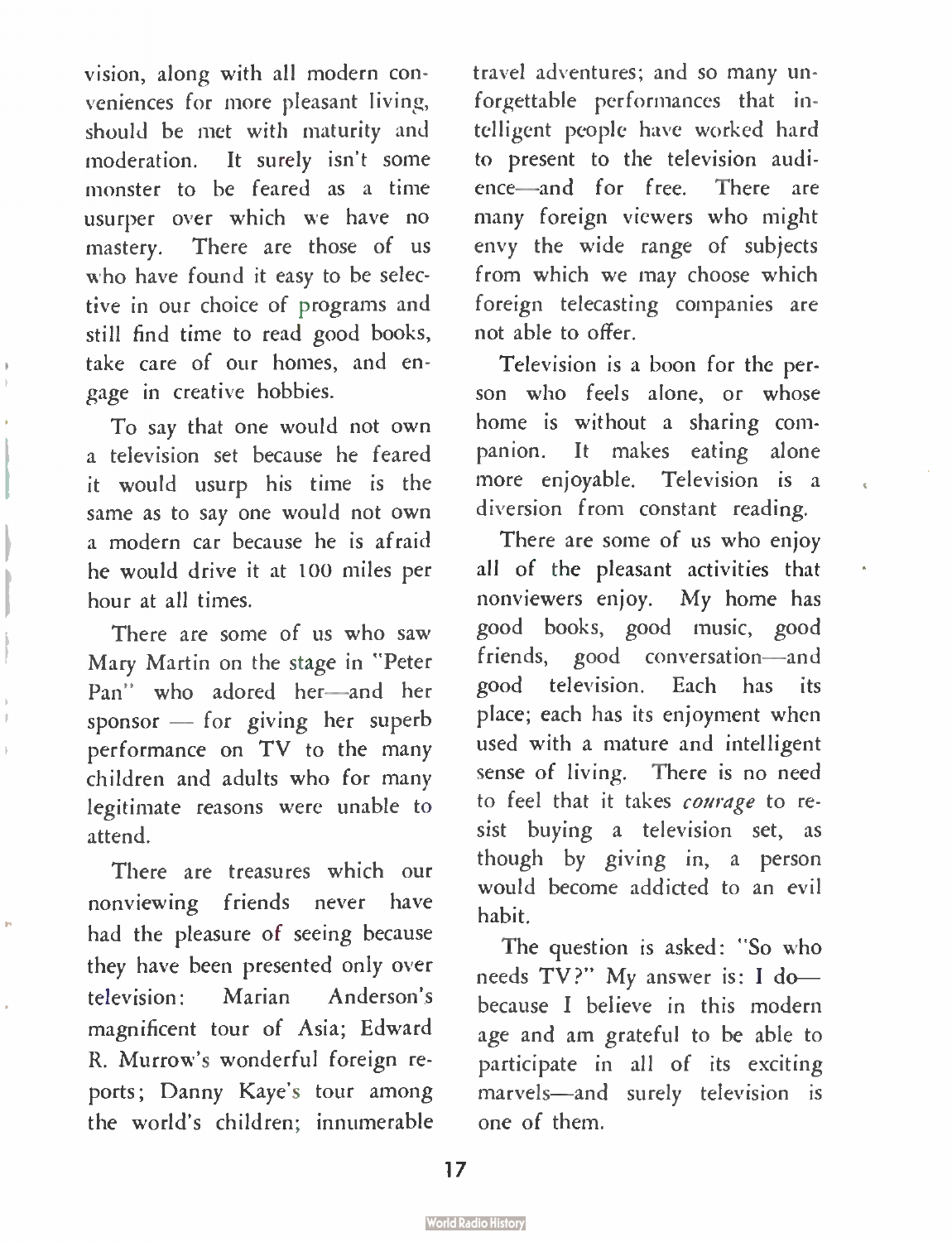## The International Set

SINCE PARLIAMENT authorized an independent TV channel in 1955, giving Britons their first chance to switch dials from the government-owned British Broadcasting Corp., commercial programs on the new channel have consistently outdrawn the commercial-free opposition. The latest Nielsen survey showed that of Britain's ten top programs, all ten were produced by one of the eight private broadcast ing firms that share the independent channel ( divided according to time periods or geographic areas).

One big reason for commercial TV's popularity is the lighter entertainment it offers, in contrast to the generally more serious, and stodgier, BBC fare. Another reason is the heavy salting of U. S. movies and TV series. " Wagon Train," which draws up to 75 per cent of the potential audience of 21 million viewers, may be Britain's most popular show outside of an appearance by the Queen. Other American imports: " Highway Patrol," ' Wyatt Earp," "Sheriff of Cochise," "San Francisco Beat," and "The Adventures of Rin-Tin-Tin" . . .

In Japan, television has long since outstripped in popularity such ancient spectator pastimes as moonwatching and cherry blossom appreciation.

Japan's social scientists say that television is a factor in shattering the traditional mold of Japanese home life. "Before the war," psychologist Masaki Takizawa reports, "the family centered on the father. After the war, occupation reforms weakened the father's position. People thought this was only temporary. But now television has brought him still lower. Men come home earlier. Before TV they would stop at a bar or cabaret or restaurant or sake shop. Now they hurry home to sit around with the family watching television . . ."

From Sept. 8, 1958 and Oct. 13, 1958 issues of Newsweek Magazine. Reprinted with permission.

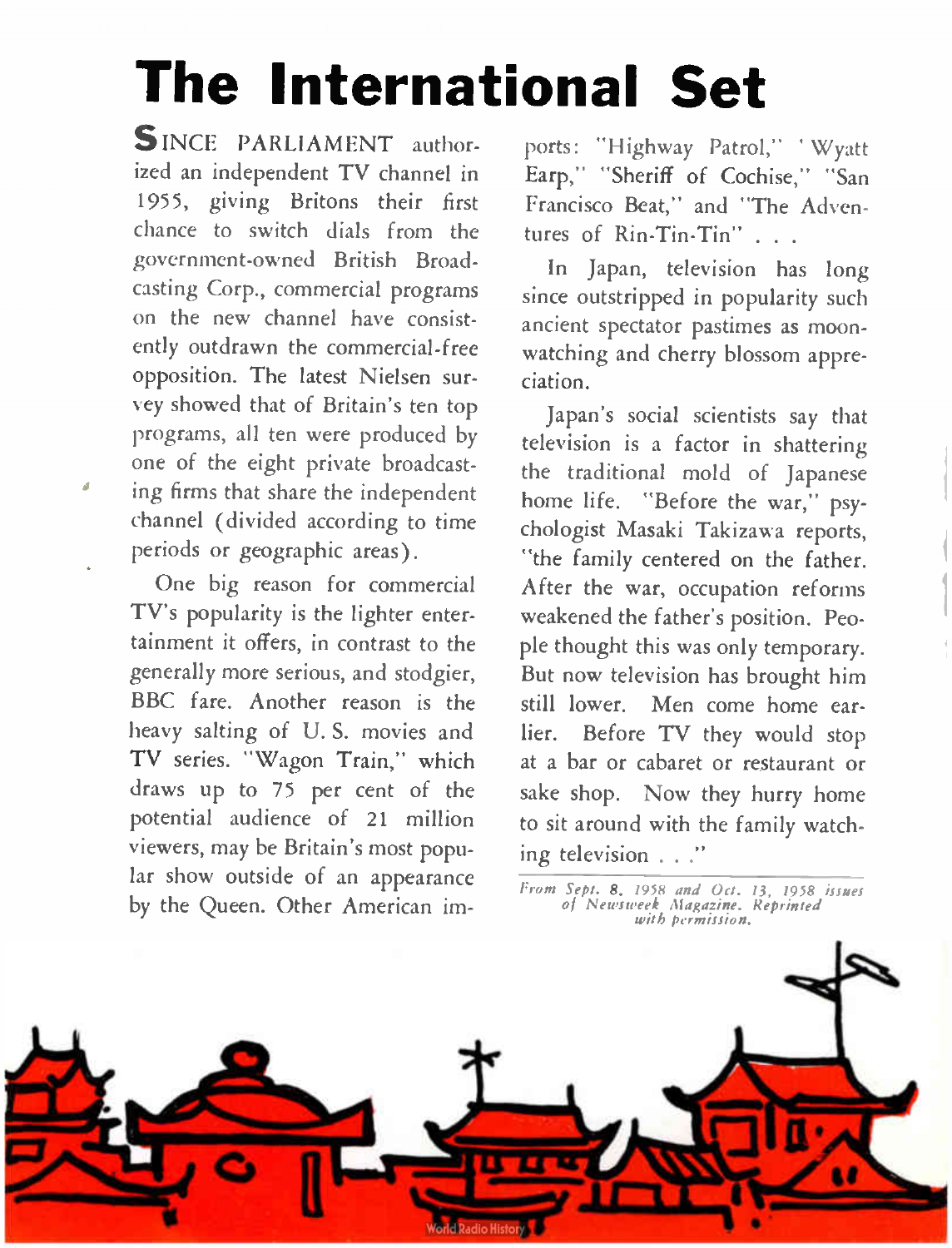## The Editorial: TV Finds its Voice



IN WHAT MAY be one of the most significant developments in its history, the broadcasting industry is now beginning, tentatively and experimentally, to exercise its FCCgranted right to editorialize. How wisely it exercises this right and accepts the vast responsibilities which go with it will have a profound effect, not only on the medium itself, but, conceivably, on American society as a whole.

To some extent, of course, there has been broadcast editorializing for years, particularly in radio. Topics have ranged from support for the Red Cross and sermons against sin to a call . . . for the resignation of John Foster Dulles. But it is only recently that any considerable number of broadcasters, particularly in television, have begun seriously to explore the potentials—and problems—of open advocacy.

It is nine years since the Federal Communications Commission . . . declared that the discussion of public issues over the airwaves "may include the identified expression of the licensee's personal viewpoint as part of the more general presentation . . ."

Today, after nearly a decade, the industry's position may fairly be

From Television Magazine. Reprinted with permission.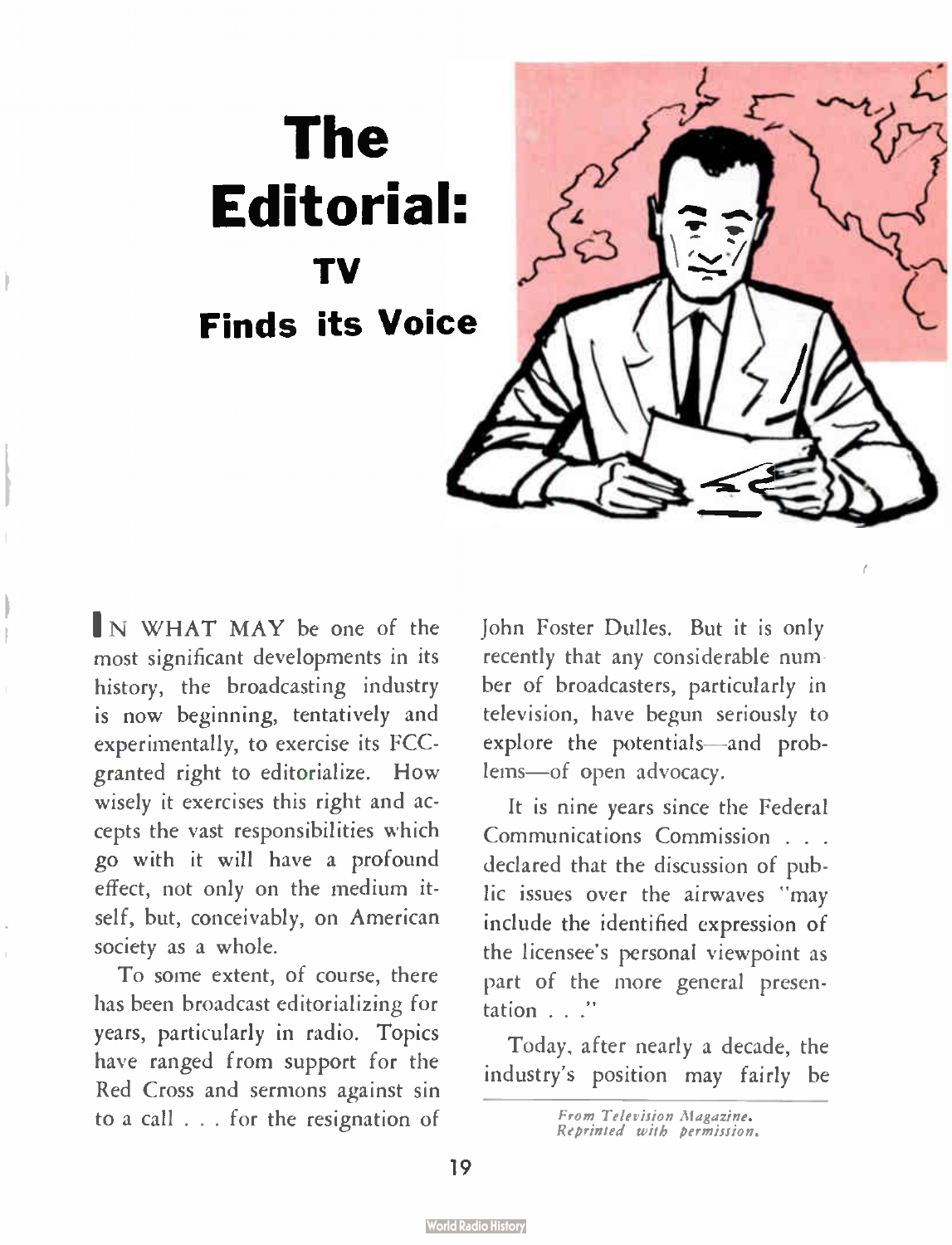summarized as follows. Data is based on a nationwide survey by Television Magazine.

A large majority of these replying agree "in principle" that stations should exercise their right to editorialize.

Considerable confusion exists in the minds of management as to what precisely constitutes "editorializing."

Some 25% of the respondents have, at some time and in some manner, presented editorial opinion. Only a few, however, are now doing so on a regularly scheduled basis.

About half the responding stations are now studying the problem with a view to eventual editorializing.

The two main reasons given for not editorializing are the lack of qualified personnel and the demands upon the time of management.

More editorializing is being done by radio than by television. . . .

A great variety of opinion seems to exist among broadcasters as to the exact nature of editorializing. To the public at large, an editorial is an official expression of opinion by a newspaper. Opinion within factual news items is simply bad reporting. A broadcast editorial then, would be an expression of opinion by the station as a corporate entity, clearly identified as such.

Many in the broadcast field, however, consider that they are editorializing whenever they present controversial issues over the air, either in the form of a panel discussion, representing all sides of an issue, or in the form of individual interviews.

More complex is the question of the documentary. To some it is public service programming, only verging on the edges of advocacy.

It is conceivable, however, that in the documentary, television may be creating a new type of editorial, different from the commonly accepted format of the journalistic statement, and infinitely more powerful. While not all public service programming would fall into this category, in many cases the mere dramatization of a problem can be the strongest call to action.

An outstanding recent example was the 13-program film series on the Toledo State Hospital for the mentally ill, "The One Inside," which won the Sylvania Television Award for WSPD-TV, the Storer station in Toledo, Ohio.

Regardless of the form of presentation, whether personal statement or documentary program,

20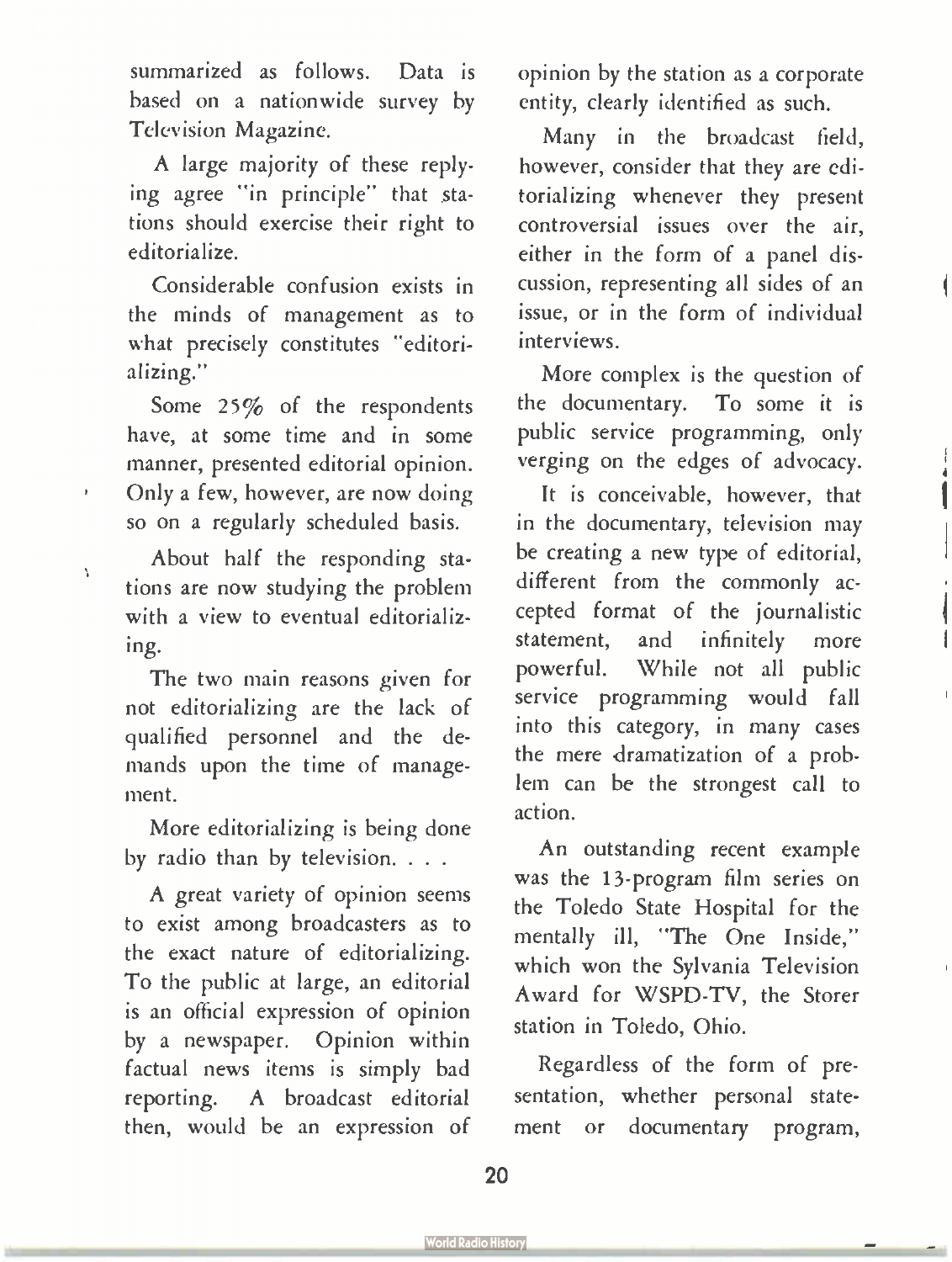

A CBS newsman interviews Maj. Gen. J. B. Medaris for opinions on U.S. missile strength for the program, 'Where We Stand.'

many broadcasters continue to reject the view that it is their job to try to influence the audience on specific issues.

Other stations, while less categorical in their opposition, nevertheless feel that as a practical matter editorializing should be kept to a minimum. Such a view is expressed by Bertram Lebhar, Jr., executive v.p. of WEAT-TV, West Palm Beach, Fla.

"In general, we agree that a station should exercise its right to editorialize, but only when the occasion arises. Since the pattern has been established with the American people for more than three decades of radio and television, I do not believe in a radical change.

"There are so many decent things in our life, truly worthy of support, that a television station has the opportunity of being counted, in an editorial way, by the enthusiasm of its support for these causes. Where the issue is unquestionably a controversial one, I believe that a telecaster does better by making time available to both sides of an issue, rather than attempting to force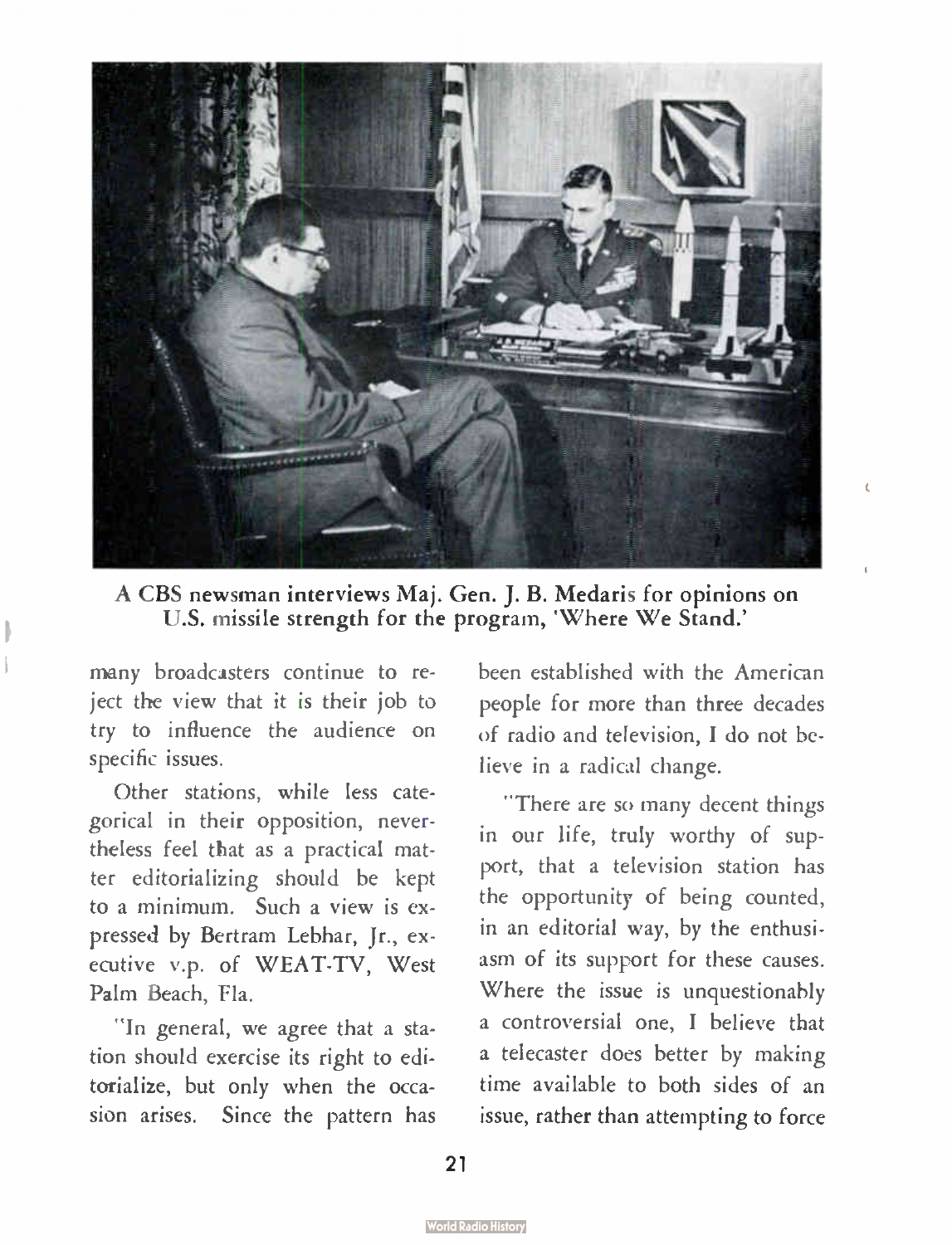his own personal opinion on the public" . . .

The pride that comes with the realization that the broadcaster can be as influential in his community as the newspaper publisher —in fact even more so—is a factor that cannot be overlooked. Some station men are strongly motivated by the desire to compete editorially with the dominant newspaper in the area.

"Not infrequently, editorializing by a television station is the only way a community can get both sides of questions which involve the public welfare," declares A. J. Fletcher, president of WRAL-TV, Raleigh, N. C. "In our opinion, newspapers should not have exclusive right to the opportunity to influence public thinking for the public good."

### TELEVISION STARTS THEM TALKING

In the first week of pianist Van Cliburn's Moscow triumph, an average of 125,000 people a day talked about him in conversation with friends and 70 percent of these people said television stimulated their interest. In his second week, Van Cliburn was talked about by two million people a day.

Then the bushy-haired young artist appeared on the Steve Allen Show and the average day's "talk-about" reached almost six million people. A week later he appeared on Person to Person and in that week an average of 11 million people discussed him every day.

And when you asked these people what started them talking about him, over 90 percent said television.

 $-From$  a survey by  $T<sub>s</sub>l$  vision Bureau of Advertising

### OLD MACDONALD HAS TV . . .

As recently as 1950, only three percent of American farm homes had television sets. Today an estimated two-thirds of all farm families own sets. This means that there are about 10 percent more TV sets than telephones down on the farm.

—From United States Census Bureau reports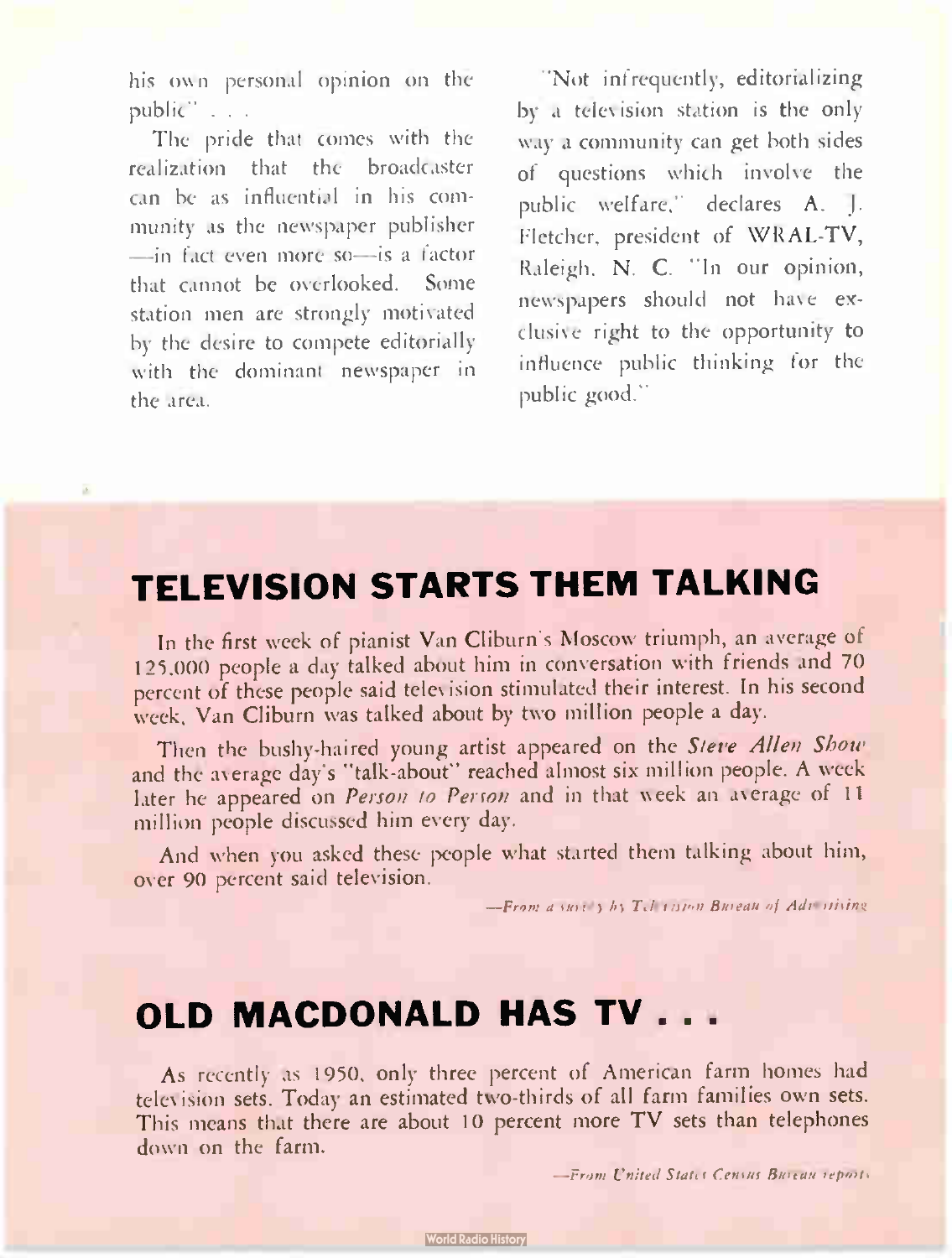## NOTHING BRINGS IT HOME LIKE TELEVISION



ï

TELEVISION in the United States is little more than a decade old. But in that brief period it has so thoroughly penetrated American lifethat today five out of six households have television sets. More homes are equipped with TV than with telephones—or bathtubs.

It is hard to realize sometimes that people spend more time watching television than at any other single activity outside of working or sleeping. Studies have shown that the average family totals 42 hours a week of television viewing.

Television carries an impact no other medium can match. Politicians have been quick to realize this and each election devote more and more of their efforts to TV appearances—particularly if they are newcomers and need to make themselves widely known in a hurry. Advertisers are investing an ever bigger share of their budgets in TV because they know the punch it packs.

A whole new face has been put on entertainment in the television age. The entertainment that was once the privilege of a few people with the price of a ticket is now everybody's. Top stars of show business can be seen free every day, in live drama, westerns, comedy shows, or classic films.

Where once the audience for a world series game or championship. fight numbered in the thousands it now hits millions. One network estimates that if a sports fan bought a ticket to every event televised last year on that one network he would have spent \$762.

News has been given a new dimension. After a White House news conference, the President is seen by viewers in Dubuque as if they had been present in the high-ceilinged chamber on Pennsylvania Avenue. The viewer does not have to take a reporter's version of what the President said and how he looked when he said it.

No other medium of communication attracts both the eye and the ear of the audience—when they are at home relaxing, in a mood to give their full acceptance to the entertainment and information being brought to them. That's why it can be said that "nothing brings it home like television."